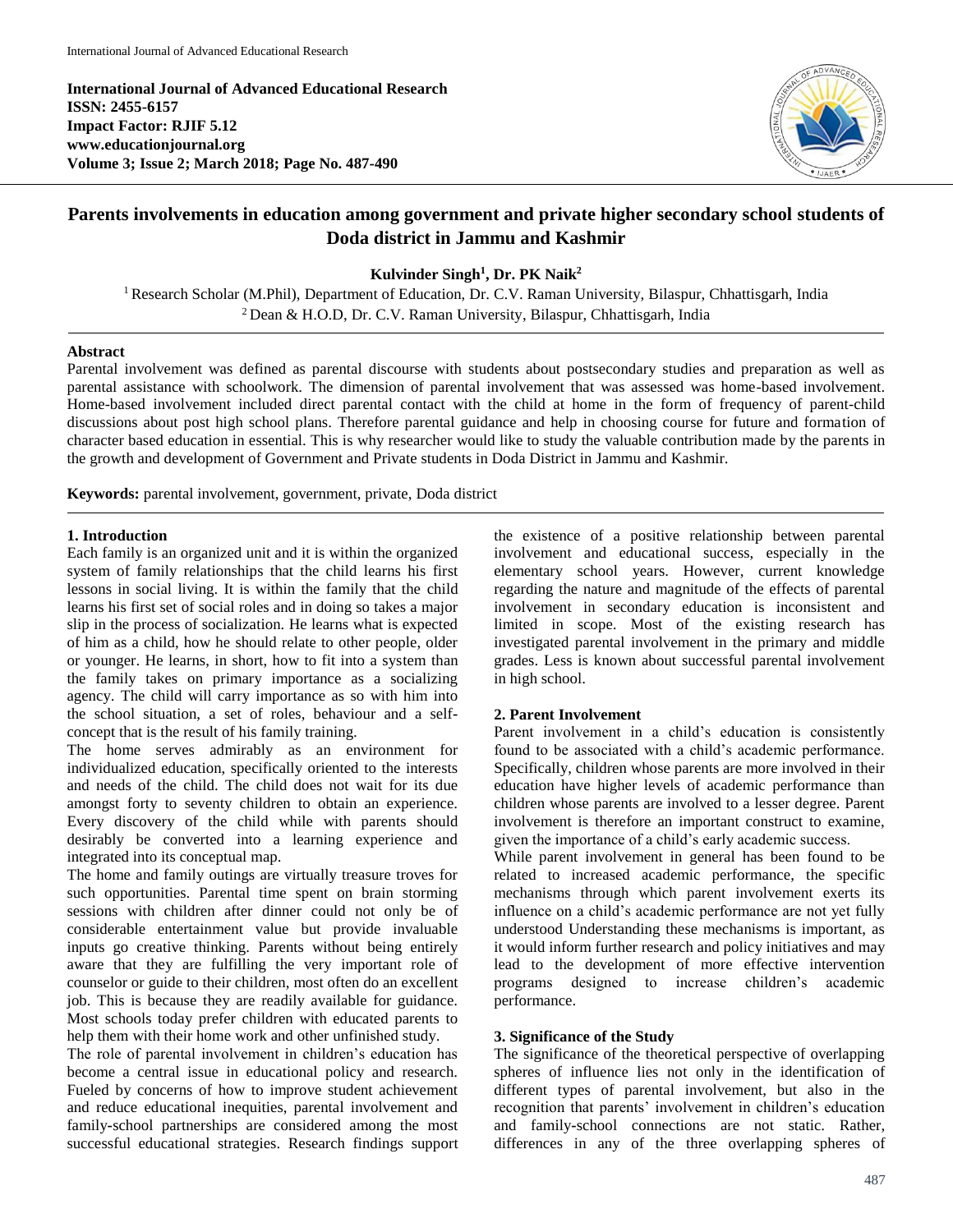influence can influence which types of involvement parents are engaged in. Parental involvement may, therefore, vary by factors such as students' grade level, socioeconomic and race/ethnic background, family relationships and experiences, and school policies. This perspective points to the importance of expanding existing knowledge of how family involvement can affect student progress at different levels of education and of how educational institutions can promote family practices that increase students' further educational opportunities. The above framework was developed in investigations of parental involvement at the elementary and higher secondary school levels. Research that uses this general conceptualization and the specific typology to examine parental influences during high school are limited. The researcher will be accepted the problem and solution before parental involvement of student in study work.

Parental involvement was defined as parental discourse with students about postsecondary studies and preparation as well as parental assistance with schoolwork. The dimension of parental involvement that was assessed was home**-**based involvement. Home**-**based involvement included direct parental contact with the child at home in the form of frequency of parent**-**child discussions about post high school plans. Therefore parental guidance and help in choosing course for future and formation of character based education in essential. This is why researcher would like to study the valuable contribution made by the parents in the growth and development of students in Doda District in Jammu and Kashmir.

# **4. Statement of the Problem**

A problem statement is usually one or two sentences to explain the problem your process improvement project will address. In general, a problem statement will outline the negative points of the current situation and explain why this matters. It also serves as a great communication tool, helping to get buyin and support from others.

One of the most important goals of any problem statement is to define the problem being addressed in a way that's clear and precise. Its aim is focus the process improvement team's activities and steer the scope of the project. This study for choose topic are:**-**

"Parents Involvements in Education among Government and Private Higher Secondary School Students of Doda District in Jammu and Kashmir"

# **5. Definition of the Term Used**

- **Parental Involvement:** Parental involvement is one of the most important deciding factors in a child's education and suggests the earlier a parent can intercede with his child's education, the more successful his child will ultimately be. Helping your child with homework is just the beginning. Taking her to a museum on the weekends, completing science projects together and staying on top of her grades and progress will keep you aware and supportive of your child's education.
- **Government Schools:** Government Schools would mean those schools which are owned and managed by the government Agency Organization under the affiliation and being recognized by the boards of state Education

department or central Board of secondary Education in which students study and their parents help out in educating them.

- Private Schools: Private schools would mean those schools which are owned and managed by the private organization/ agency under the affiliation and being recognized by the boards of state education department or central boards of sender education in which students and their parents help out in educating them.
- **Higher Secondary School Students:** Higher Secondary School students would mean those students who are studying either in government or private Agency/organization being owned and managed under the and have been recognized by the state board of education or central Board of secondary education in which the students of class  $12<sup>th</sup>$  study.

# **6. Objective of the Study**

- 1. To study the parental involvement in Education among the Government and Private school students.
- 2. To study the parental involvement in education among the Government boys and Private boys of higher secondary school students.
- 3. To study the parental involvement in education among Government girls and Private girls in the higher secondary school students.
- 4. To study the parental involvement in education among Government Girls and Private Boys in the higher secondary school students.
- 5. To study the parental involvement in education among Government Boys and Private Girls in the higher secondary school students.

# **7. Hypothesis of the Study**

**Ho1:** There is no significance difference between the parental involvement in education among the Government and private higher secondary school students.

**Ho2:** There is no significance difference between the parental involvement in education among the Government boys and private boys higher secondary school students.

**Ho3:** There is no significance difference between the parental involvement in education among the Government Girls and private Girls higher secondary school students.

**Ho4:** There is no significance difference between the parental involvement in education among the Government Girls and private Boys higher secondary school students.

**Ho5:** There is no significance difference between the parental involvement in education among the Government Boys and private Girls higher secondary school students.

#### **8. Delimitations**

The present study will be undertaken in order to study the effect of parental involvement of higher secondary school students.

- 1. The research will be delimited for Doda district in Jammu & Kashmir only.
- 2. The research will be delimited Government and Private Higher Secondary students of Doda District in Jammu & Kashmir.
- 3. The research will be delimited Student of class  $12<sup>th</sup>$  of age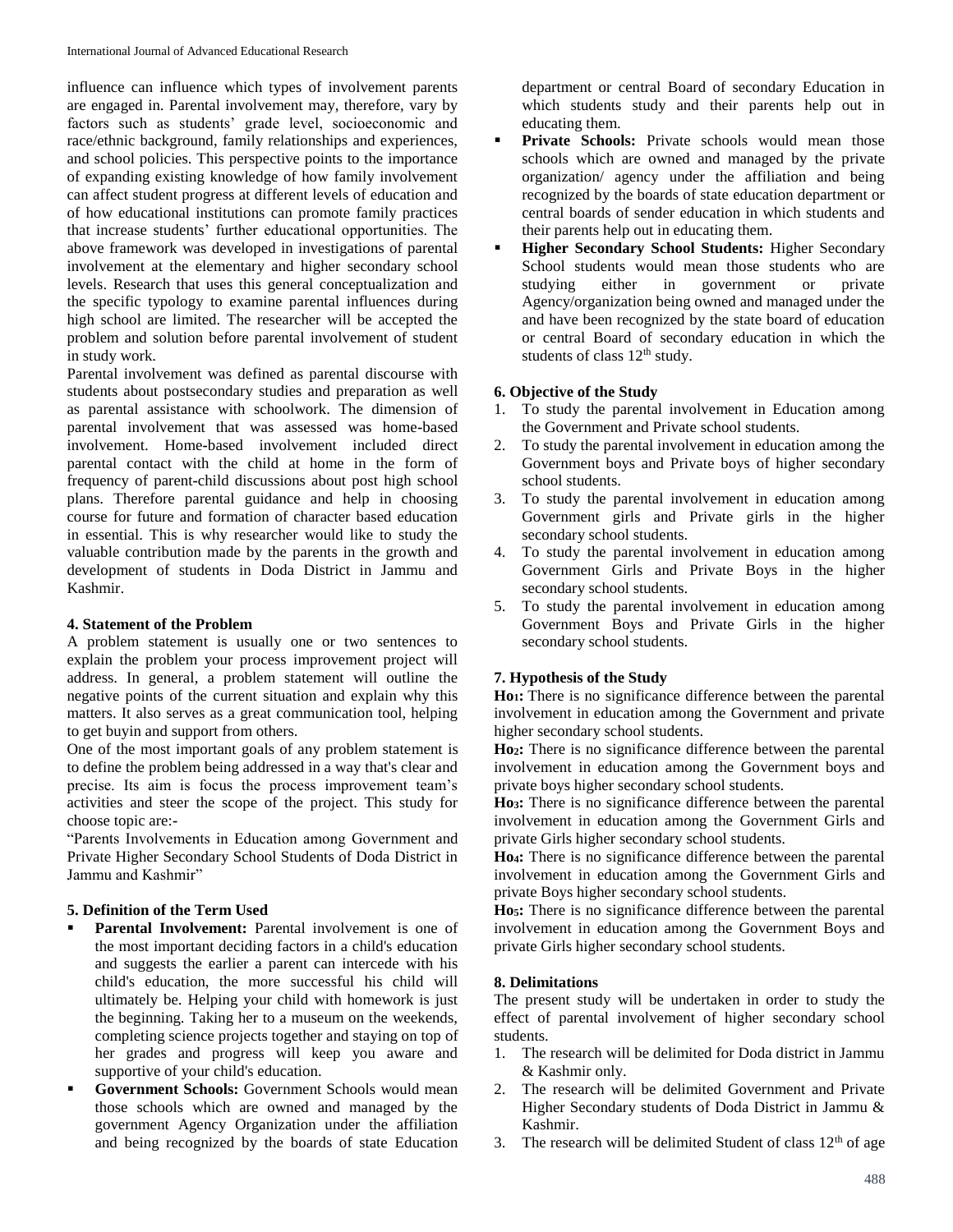group 16**-**18.

# **8. Population**

The term 'Population' or universe conveys a different meaning than a traditional one. In census survey, the count of individuals is known as population. But in research methodology population means the characteristics of a specific group. A population refers to any collection of specific group of human being or of non**-**human entities such as objects educational institutions, time, units, geographical, areas, some statisticians call it universe.

- 1. The population of the research study has been taken from Doda District (J & K).
- 2. The population of the research study has been taken from local higher secondary School Students.

# **9. Sampling**

After defining population and listing all the units, a researcher selects a sample of units from sampling frame. The process of such a selection is called sampling. In order to serve a useful purpose, Sampling should be unbiased. A good sampling must be as nearly representative of entire population as possible and ideally it must provide the whole of the information about the population from which sample has been drawn.

For the purpose of present study 120 students of Higher Secondary School Doda District in Jammu & Kashmir will be selected in following diagram:



Fig 1: In this study used sample school Name following

# **10. Research Variable**

A concept which can take on different quantitative values is called a variable. As such the concepts like weight, height, income are all examples of variables.

- Independent Variable**-**Parental Involvement
- Dependent Variable**-**Higher Secondary Schools of Students
- **Inter Dependent Variables-Private and Govt. Schools**

# **11. Tools Used**

Research tools are administrated on the sample subjects for collecting evidence or data. It should provide objective data for interpretation of result achieved in the study. The data may be obtained by administering questionnaires, testing, personal observation, and interviews and may other techniques of collecting qualitative and quantities evidences.

Following tools is used for present study. "Parents Involvements in Education among Government and Private Higher Secondary School Students of Doda District in Jammu and Kashmir."

**Name of the tool:** The Parents Involvement Scale (TPIS)

**Name of Developer:** Dr. Vijay Laxmi Chouhan (Udaipur)

# **Mrs. Gunjan Ganotra Arora (Ahmedabad)**

# **12. Statistical Methods**

It presents research work Researcher used following statistic because all sample is large according to hypothesis.

- i. Mean
- ii. SD
- iii. SED
- iv. t**-**Test
- v. DF

# **13. Main Findings of Hypothesis**

**Ho1** There is no significance difference between the parental involvement in education among the Government and private higher secondary school students.

Finding: Hence, it has been found that there is a significance difference between the parental involvement in education among the Government and private higher secondary school students. Hence our hypothesis is rejected. It is because parents of private schools are well conversant about the prospects of their Childs education and accordingly, they care them as per they need as compared to the parents of Government schools.

**Ho<sup>2</sup>** There is no significance difference between the parental involvement in education among the Government boys and private boys higher secondary school students.

**Finding:** Hence, it has been found that there is no significance difference between the parental involvement in education among the Government boys and private boy's of higher secondary school students. Hence our hypothesis is accepted. It is because both are having the same family background and parents appreciates and care both the Government and Private school student equally in every field of life.

**Ho<sup>3</sup>** There is no significance difference between the parental involvement in education among the Government Girls and private Girls higher secondary school students.

Finding: Hence, it has been found that there is no significance difference between the parental involvement in education among the Government Girls and private Girls of higher secondary school students. Hence our hypothesis is accepted. It is because both are having the same family background and parents appreciate and care both the Government and Private school Girls student equally in every field of life.

**Ho<sup>4</sup>** There is no significance difference between the parental involvement in education among the Government Girls and private Boys higher secondary school students.

Finding: Hence, it has been found that there is no significance difference between the parental involvement in education among the Government Girls and Private Boys of higher secondary school students. Hence our hypothesis is rejected. It is because parents of Private schools Girls and Government schools Boys are well conversant about the prospects of their Childs education.